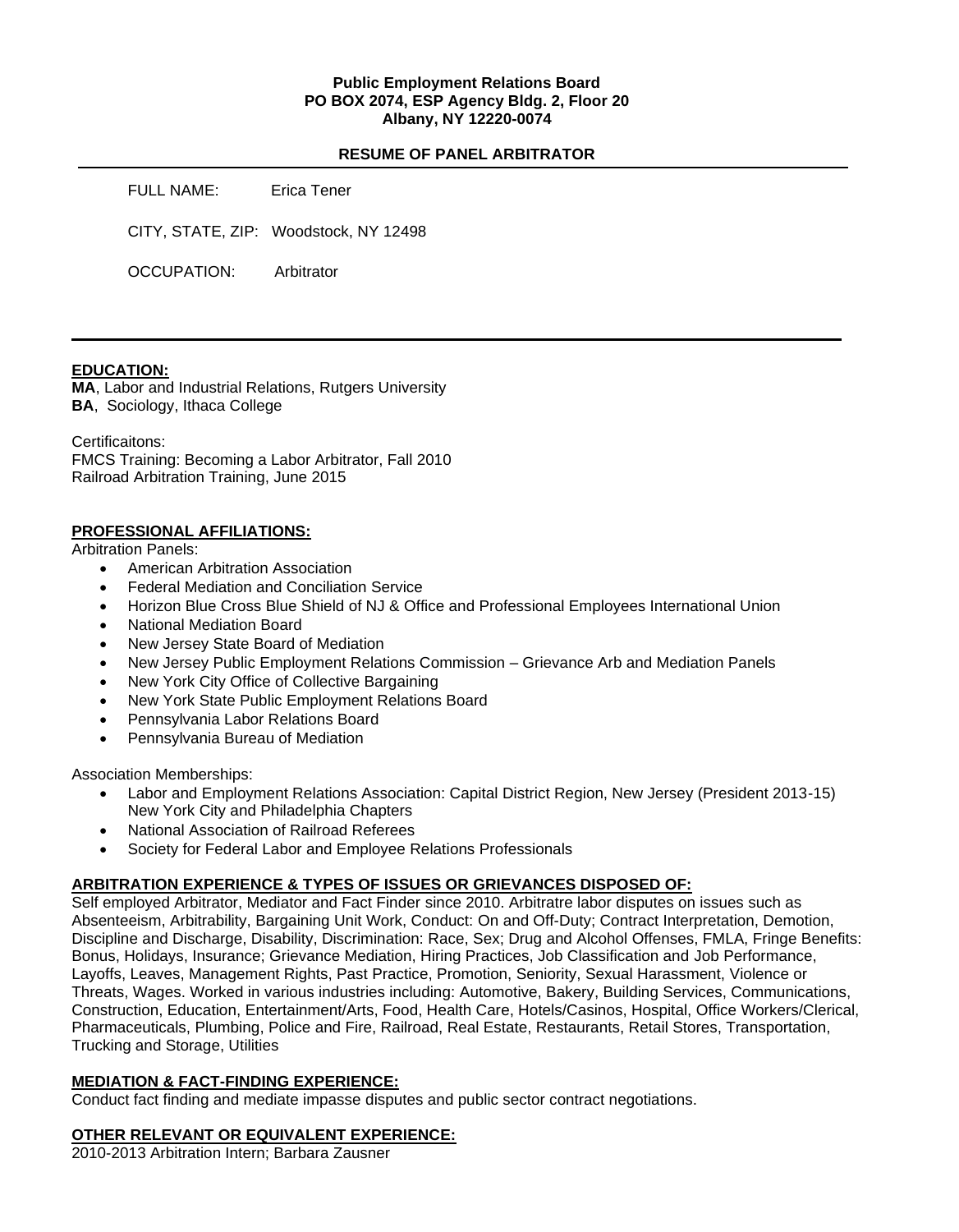1999-2010 Labor and Employee Relations Manager; Staten Island University Hospital 1998-1999 Labor Relations Manager; Grenadier Realty Corporation 1997-1998 NLRB (Region 22 – Newark, NJ) Field Examiner/Co-Op

# **PER DIEM FEE:** \$ 1700

**ADJOURNMENT FEE:** \$ 1700 unless notice of cancellation received more than 21 calendar days before scheduled hearing date.

**SUBMITTED BY ARBITRATOR Erica Tener on May 28, 2021**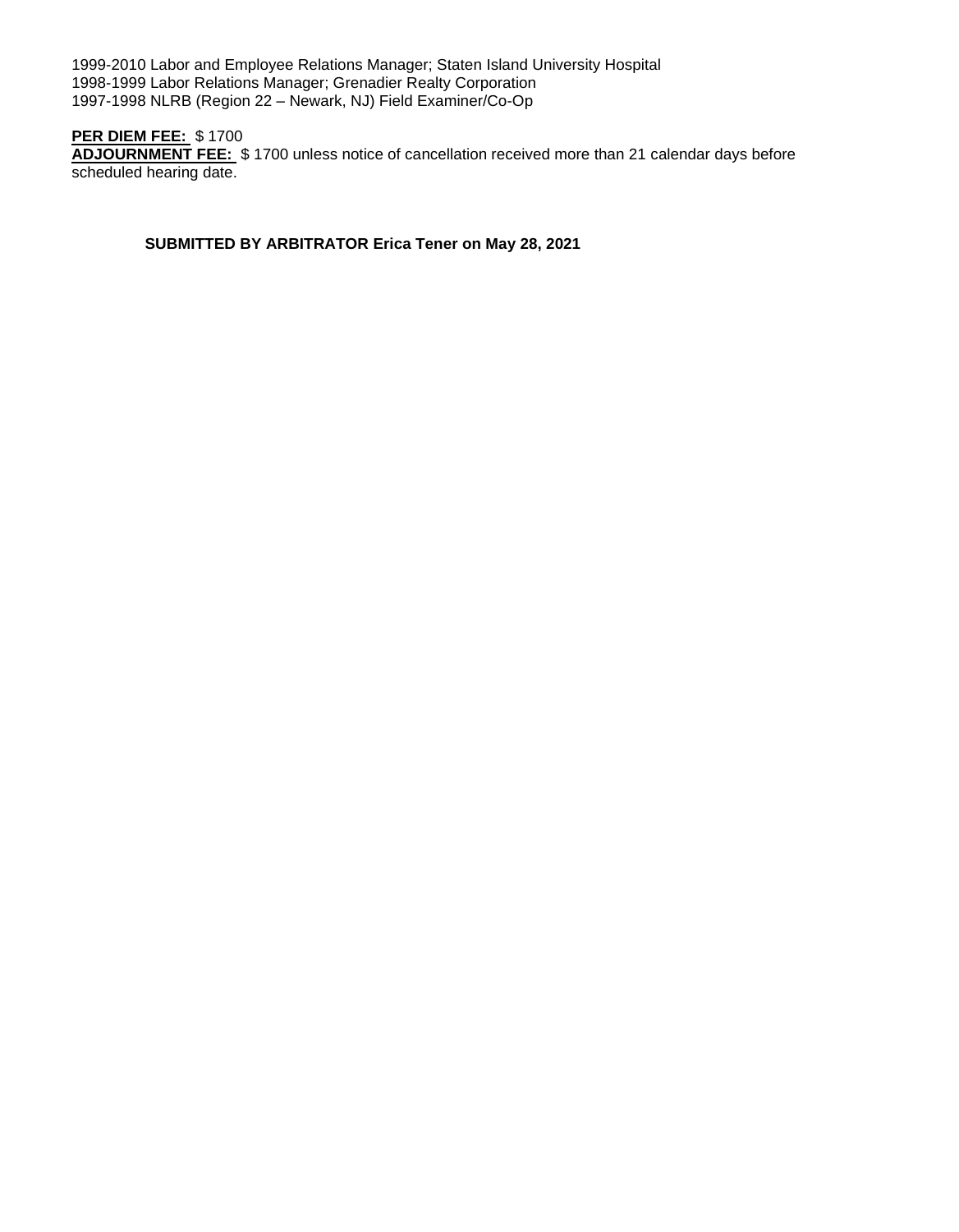#### **Public Employment Relations Board PO BOX 2074, ESP Agency Bldg. 2, Floor 20 Albany, NY 12220-0074**

## **BILLING DISCLOSURE STATEMENT**

# ARBITRATOR'S NAME: **Erica Tener**

The following is a description of my fees and expenses:

## A) HEARING TIME.

- (1) My per diem is \$1600 for each day or any part thereof spent hearing a case.
- (2) If a hearing day exceeds hours, I charge:

 $\Box$ a second full per diem  $\Box$ a prorated per diem

 $\Box$ no additional charge  $\Box$ other (describe) :

(3) Additional comments:

B) STUDY TIME.

- (1) I charge \$ 1600 for each day spent in preparation of the opinion and award.
- (2) This charge  $\boxtimes$  will  $\Box$  will not be prorated for partial days devoted to such preparation.
- (3) Additional comments:

## C) TRAVEL TIME AND EXPENSES.

(1) When travel time plus hearing time exceeds hours in a calendar day:

 $\Box$  Not applicable (no additional charge)

 $\boxtimes$  I charge as follows (describe): Reserve the right to charge pro rata per diem for travel time in excess of four (4) hours.

(2) I charge for actual, travel-related expenses incurred in connection with the case  $\boxtimes$ YES  $\Box$  NO.

Where appropriate, a mileage charge for auto travel will be billed at:

 $\boxtimes$  Prevailing IRS rate  $\Box$  Other (describe):

(3) When the scheduled hearing day(s) requires an overnight stay:

 $\boxtimes$ There is no charge, other than for lodging and subsistence.

 $\Box$ I charge as follows (describe):

(4) Additional Comments: